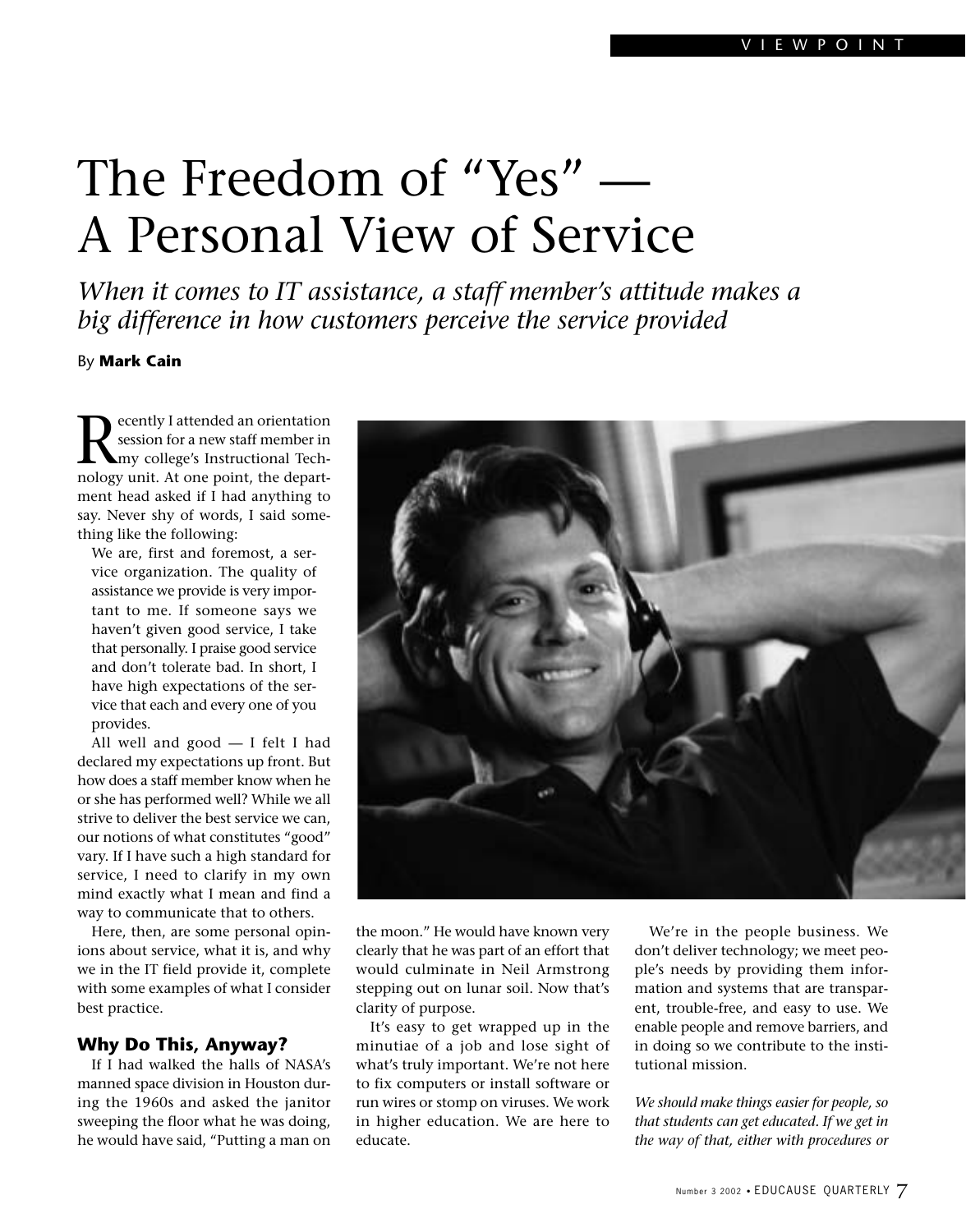*systems design or attitude, we're not delivering the best service.*

As a corollary to this, I offer the following:

*We should make things easier on ourselves only after we've made them easier on the customer.*

Does this mean that we have to abuse ourselves to do the job? No, of course not. I'm just saying that we should approach service with the customer's needs first and ours second.

#### **"Yes" Is Liberating**

When I first started as CIO of my institution, people in my division joked that "You can't say no." I used to feel guilty about this because I thought that somehow saying yes would make people think I was a doormat. I feel differently now.

This yes/no thing can be a really big deal if you aren't adequately resourced. I've seen IT organizations so resourcestarved you can see their suffering, but most of us aren't (I hope) that badly off. If we've got enough resources to get the job done, then we should allow ourselves the luxury of saying yes.

#### *Say yes or provide an alternative. A flat-out no is never appropriate.*

Some of this is just a matter of style. For example: A faculty member calls in to the help desk and says, "My home computer is broken, and I want you folks to fix it." Clearly, this is out of scope of what we do, and it would be accurate to say, "We don't fix personallyowned computers." A better response, though, is "We just don't have the staff to work on personally-owned computers. However, there are a number of computer services in town that will fix yours. Some, such as [fill-in-the-blank], will even make house calls. Would you like the phone number?" The first response was a dead end. The second gave the customer a direction to go for solving the problem.

Sometimes there's no easy way to avoid the "no" word. In those situations, I encourage staff members to kick things upstairs. Realistically, if you say no to disgruntled users, with no alternative, they are likely to get angry and go to the boss anyway. The IT staff member might as well send it on its way with a positive instead of a negative spin.

#### **Own the Problem**

In the 1970s, there was a sitcom on TV called "Chico and the Man." I didn't watch it much, but one line from the show stuck in my brain: "It's not my job."

When a customer needs something, a good service provider should immediately feel a certain amount of pressure. (Don't worry; it's healthy.) The problem is now yours, and you need to solve it. It isn't that "A secretary's machine is broken," it's "One of our machines, one of MY machines, is broken." The IT service worker should feel the pressure of that problem until it is resolved.

The solution may be that the work gets delegated to someone else, but the sense of owning the problem should remain. I tell my staff that it's okay for them to check with the individual who did or will be doing the work. This isn't done out of distrust but to maintain a stake in the problem and to stay informed.

#### **Dig Deeper**

Users often ask for what they think they need, not what they actually need. They frequently propose solutions for their problems rather than describing the symptoms and letting the professional work the service need from beginning to end.

The service provider, whether a programmer, a bench technician, a telecommunications staffer, or a reference librarian, must look beyond what's being asked to see the true need.

My best example comes from the library, which is part of our IT division. An adult student comes up to a reference librarian and asks, "Where's the *Reader's Guide*?"

One response would be to point toward the wall where the dust-covered volumes still sit.

A better response would be, "We don't use the *Reader's Guide* any more. For periodical articles, use *Infotrac One-File*. Would you like me to show you how to use it?"

The best response would be, "Well, the *Reader's Guide* is over there, but we don't really use it much anymore. What are you working on? Perhaps I can recommend some better resources." Then you listen.

Our customers don't know as much about our areas of specialization as we do. If they did, they wouldn't be talking to us. But they often know a little bit, and, as you know, a little bit of knowledge can be a dangerous thing. In this example, the student was working on a term paper, and she vaguely remembered the *Reader's Guide* from 20 years ago. It's her proposed solution, not her real information need.

The moral of the story? We shouldn't assume users know the correct solutions to their problems.

*We need to use our diagnostic skills and ask open-ended (who, what, when, where, how) rather than close-ended (yes/no) questions to determine the client's real need.*

#### **Become the User**

If a computer doesn't work, neither does the employee who uses that computer. If a teaching lab doesn't have a needed piece of software, the lack could have a negative impact on teaching. It doesn't matter if the employee was the one who broke the machine by doing something stupid or if the faculty member should have noticed the absence of that software before three weeks into the semester — the problem remains.

We need to put ourselves in place of the user: How would I feel if my computer was broken, and I needed to get a report out in two hours? What if I were a faculty member who needed that missing software to satisfy a key course objective? In both cases, I'd feel pretty desperate and frustrated.

*Empathize with the user. That and a genuine desire to help motivate the good service provider.*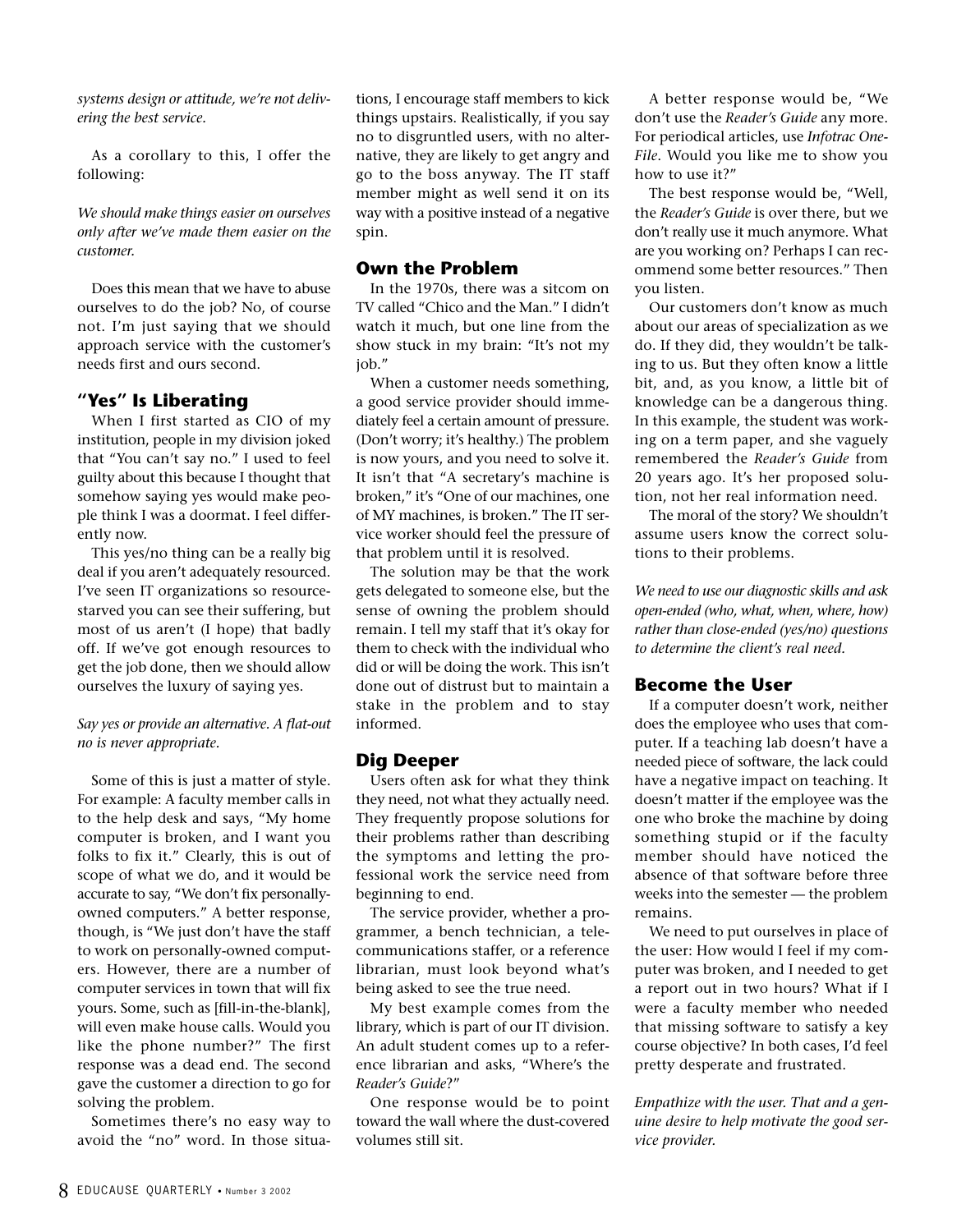## **Exceed Expectations**

This example is a true story: An instructor called the help desk, complaining that a projecting Mac unit (Macintosh and LCD projector, both on a cart) was not working. A staff member checked it out and found that the monitor plug was loose. She tightened it, then tightened all the other cables, just in case. As she was working, she noticed that one of the plugs was applying pressure to the on/off switch on the power strip, so she rearranged the cabling to prevent a future problem. Then she noticed that the unit had a power strip instead of a surge protector, so she arranged to have it swapped out. Then she met with the student whose presentation had been disrupted because the projector didn't project. It turns out the student couldn't have displayed his work anyway because of some PC-to-Mac issues I won't go into here. She helped the student solve this problem so that he could present at the next class session. Finally, she wrote the faculty member and told him all that she had done and why.

The customer was having problems with the monitor. Fix the monitor that's all he expected. Yet the IT staff member took ownership of the problem, solved the immediate need, and addressed several other things at the same time. The faculty member was delighted. I know, because he wrote and told me. In addition, a number of potential future problems were avoided.

# **Break Rules (Sometimes)**

Rules and policies are very useful things. They provide structure for getting a job done and getting it done efficiently. The process of creating rules is also useful, since it forces you to think through your procedures and optimize them. But if rules are inviolate, they become barriers to service. In addition, they put needless pressure on the service provider.

I know there's a fear that if you break a rule, you've created a precedent, but I think it's okay to make exceptions. In fact, when you do, you'll likely gain a friend for life, both for yourself and for campus computing services. You can even use the act of making an exception

# **When a customer needs something, a good service provider should immediately feel a certain amount of pressure.**

as an opportunity to deliver an important message to the user.

Here's an example from personal experience: A faculty member with whom technical support had had problems over the years wanted the staff to install Internet service provider software on his personally owned laptop. Now the rule is, "We don't work on personallyowned computers." He knew this, but wouldn't take no for an answer and was applying a great deal of pressure on the help desk staff. When I got wind of it, I called him and ask what his difficulty was. There was no mystery; he was simply afraid to do it on his own, so I made arrangements for him to stop by my office with his machine. I configured it myself, using the session to explain why we as a general rule can't service personally owned computers and then to talk a little bit about his treatment of my staff. He listened to me carefully because, well, he was grateful. After all, the CIO himself had satisfied his service need; with all false modesty aside, that would have gotten anybody's attention. I don't think he's repeated the behavior — or fought our rules — since.

In this case, I gave myself the freedom to say yes. I made an exception, he got good service, and I ensured that the need for the exception would not occur again. That's a win-win. I like win-wins.

# **Be Friendly**

A study I once read (don't ask me where) explained that customer satisfaction correlates better with the way a user feels she or he has been treated than it does with the actual effectiveness of the service received. If you are friendly, if you show you care, and if the user is convinced you tried, there's a good chance the user will feel satisfied with the transaction.

*Be nice. Smiling is good, too.*

#### **Be Speedy**

In 1995, the average turnaround time for resolving a problem with an office PC on my campus was two days.

This is the way the system worked: A user called into our help desk and reported a problem. The staff member taking the call recorded the problem in a database. At the end of the day, the college's single technical support specialist printed out the requests and distributed them into the mailboxes of his student technicians. A student starting his or her shift checked the mailbox, pulled out the work orders, and headed out to the office in question. Often the person who called in the request wasn't there, so the student tech returned to the office and placed the unfulfilled work order in the box of the technical support specialist, who reassigned it, with possibly the same results.

Needless to say, we didn't have a very good reputation for service in those days.

In 1996, we changed everything, moving to an immediate service delivery model. Now, we strive to resolve lost functionality within one hour for 50 percent of the problems, within four hours for another 40 percent, and within 24 hours for the last 10 percent. We routinely exceed our targets.

People like us a lot better now. Why? A couple of reasons, I think. One, lost functionality for an hour or a day or two days means lost productivity. They can't do their jobs if we haven't done ours.

But there's another less rational, but perhaps more powerful, reason: We no longer make them wait for service.

We live in an impatient society. We get our money from ATMs, our food at the drive-through. We order garments over the Internet and expect them to be delivered within a couple of days. A three-minute wait at a traffic light seems an eternity. None of us wants to wait, and our customers aren't any different.

*A proverb: He gives twice who gives quickly.*